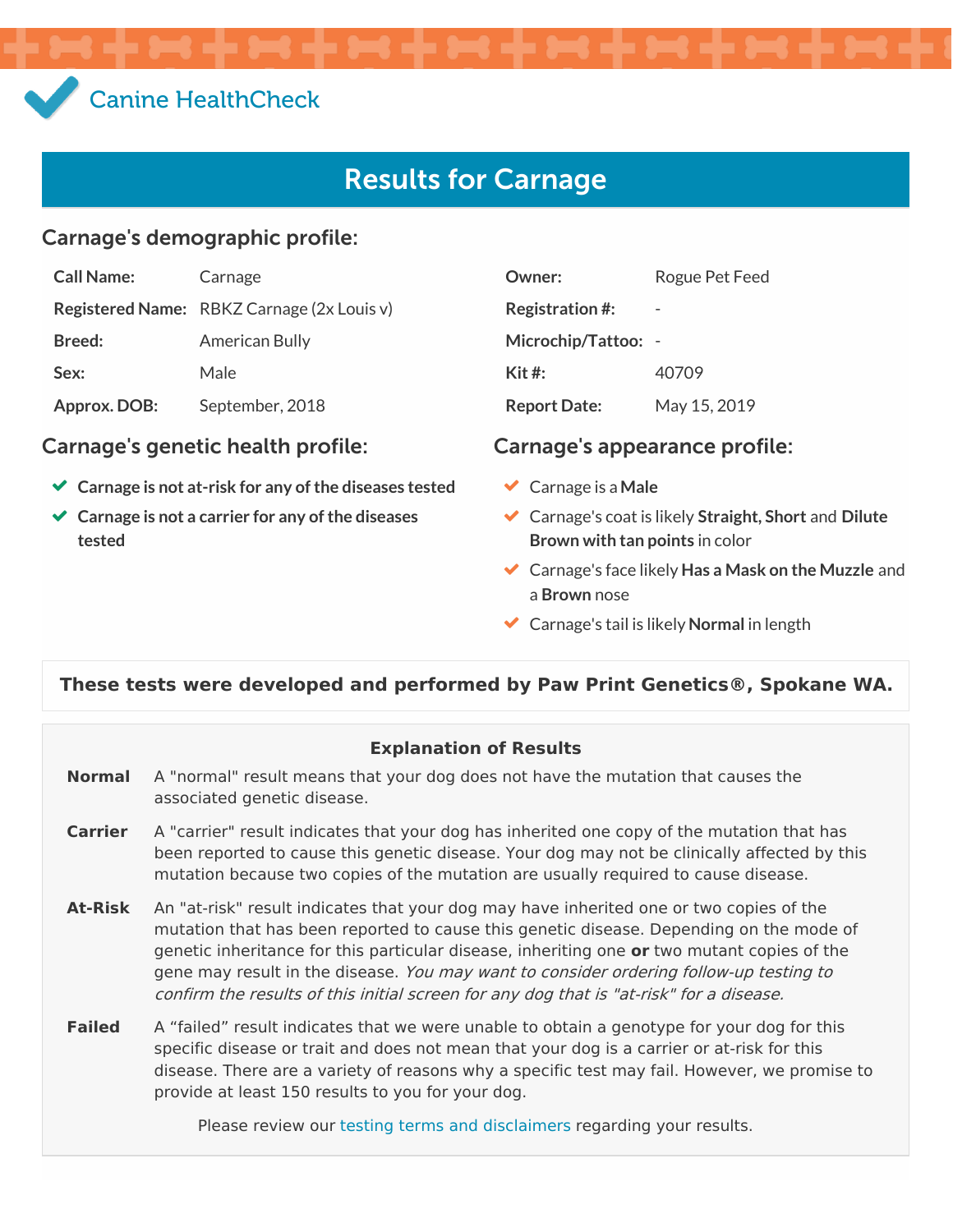#### Blood and Clotting

| Coagulation factor VII deficiency                    | <b>Normal</b> |
|------------------------------------------------------|---------------|
| Elliptocytosis                                       | <b>Normal</b> |
| Glanzmann's thrombasthenia (Great Pyrenees type)     | <b>Normal</b> |
| Glanzmann's thrombasthenia (Otterhound type)         | <b>Normal</b> |
| Glycogen storage disease VII (Wachtelhund type)      | <b>Normal</b> |
| Hemophilia A (Boxer type)                            | <b>Normal</b> |
| Hemophilia A (German Shepherd Dog, type 1)           | <b>Normal</b> |
| Hemophilia A (German Shepherd Dog, type 2)           | <b>Normal</b> |
| Hemophilia B (Cairn Terrier type)                    | <b>Normal</b> |
| Hemophilia B (Lhasa Apso type)                       | <b>Normal</b> |
| Hemophilia B (Rhodesian Ridgeback type)              | <b>Normal</b> |
| Leukocyte adhesion deficiency, type III              | <b>Normal</b> |
| May-Hegglin anomaly                                  | <b>Normal</b> |
| P2RY12 receptor platelet disorder                    | <b>Normal</b> |
| Prekallikrein deficiency                             | <b>Normal</b> |
| Pyruvate kinase deficiency (Basenji type)            | <b>Normal</b> |
| Pyruvate kinase deficiency (Beagle type)             | <b>Normal</b> |
| Pyruvate kinase deficiency (Labrador Retriever type) | <b>Normal</b> |
| Pyruvate kinase deficiency (Pug type)                | <b>Normal</b> |
| Pyruvate kinase deficiency (Terrier type)            | <b>Normal</b> |
| Thrombopathia (American Eskimo Dog type)             | <b>Normal</b> |
| Thrombopathia (Basset Hound type)                    | <b>Normal</b> |
| Thrombopathia (Newfoundland type)                    | <b>Normal</b> |
| Von Willebrand disease I                             | <b>Normal</b> |
| Von Willebrand disease II                            | <b>Failed</b> |
| Von Willebrand disease III (Kooikerhondje type)      | <b>Normal</b> |
| Von Willebrand disease III (Scottish Terrier type)   | <b>Normal</b> |

#### Cancer

Renal cystadenocarcinoma and nodular dermatofibrosis Normal Renal cystadenocarcinoma and nodular dermatofibrosis

#### Dental

Amelogenesis imperfecta and a state of the state of the state of the Normal Normal

## Drug Metabolism

Multidrug resistance 1 and 1 Normal number of the United States of the United States and Normal Normal

Eyes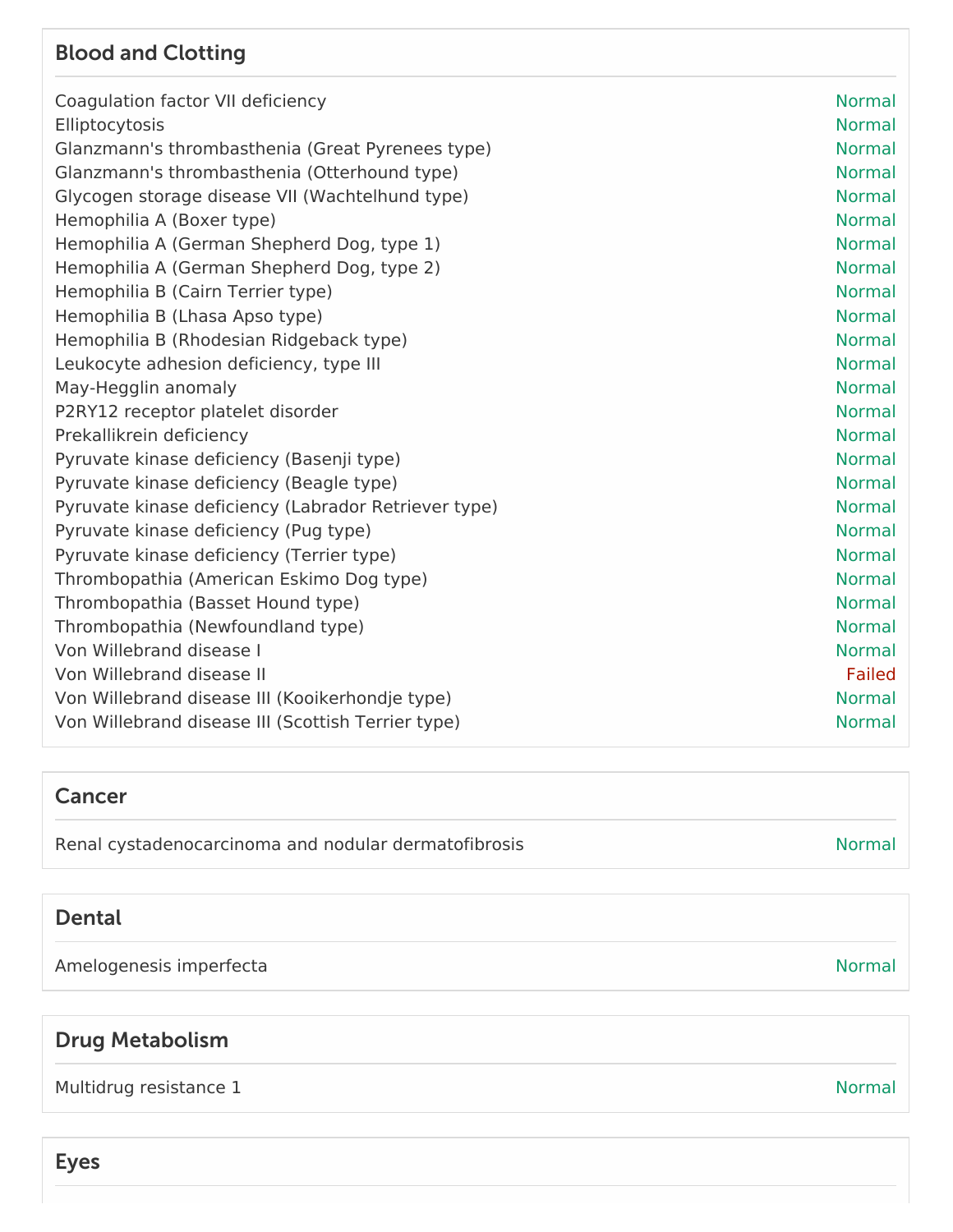| Collie eye anomaly                                             | <b>Normal</b> |
|----------------------------------------------------------------|---------------|
| Cone degeneration                                              | <b>Normal</b> |
| Cone degeneration (German Shorthaired Pointer type)            | <b>Normal</b> |
| Congenital stationary night blindness                          | <b>Normal</b> |
| Dry eye curly coat syndrome                                    | Failed        |
| Early retinal degeneration                                     | <b>Normal</b> |
| GM1 Gangliosidosis (Alaskan Husky type)                        | <b>Normal</b> |
| GM1 Gangliosidosis (Portuguese Water Dog type)                 | <b>Normal</b> |
| GM1 Gangliosidosis (Shiba Inu type)                            | <b>Normal</b> |
| GM2 Gangliosidosis (Poodle type)                               | <b>Normal</b> |
| <b>Hereditary cataracts</b>                                    | <b>Normal</b> |
| Hereditary cataracts (Australian Shepherd type)                | <b>Normal</b> |
| Juvenile Laryngeal Paralysis and Polyneuropathy                | <b>Normal</b> |
| Multifocal retinopathy 1                                       | <b>Normal</b> |
| Multifocal retinopathy 2                                       | <b>Normal</b> |
| Multifocal retinopathy 3                                       | <b>Normal</b> |
| Primary lens luxation                                          | <b>Normal</b> |
| Primary open angle glaucoma                                    | <b>Normal</b> |
| Progressive retinal atrophy (Basenji type)                     | <b>Normal</b> |
| Progressive retinal atrophy (Bullmastiff/Mastiff type)         | <b>Normal</b> |
| Progressive retinal atrophy (Irish Setter type)                | <b>Normal</b> |
| Progressive retinal atrophy (Sloughi type)                     | <b>Normal</b> |
| Progressive retinal atrophy, Cone-rod dystrophy 1              | <b>Normal</b> |
| Progressive retinal atrophy, Cone-rod dystrophy 3              | <b>Normal</b> |
| Progressive retinal atrophy, Golden Retriever 1                | <b>Normal</b> |
| Progressive retinal atrophy, Golden Retriever 2                | <b>Normal</b> |
| Progressive retinal atrophy, PRA1 (Papillon type)              | <b>Normal</b> |
| Progressive retinal atrophy, Progressive rod-cone degeneration | <b>Normal</b> |
| Progressive retinal atrophy, Rod-cone dysplasia 3              | <b>Normal</b> |
| Progressive retinal atrophy, generalized                       | <b>Normal</b> |

# Heart

Dilated cardiomyopathy Failed

# Immune System

| Complement 3 deficiency                                                | <b>Normal</b> |
|------------------------------------------------------------------------|---------------|
| Leukocyte adhesion deficiency, type I                                  | <b>Normal</b> |
| Leukocyte adhesion deficiency, type III                                | <b>Normal</b> |
| Primary ciliary dyskinesia                                             | <b>Normal</b> |
| Severe combined immunodeficiency disease (Terrier type)                | <b>Normal</b> |
| Severe combined immunodeficiency disease (Wetterhoun type)             | <b>Normal</b> |
| Severe combined immunodeficiency disease, X-linked (Basset Hound type) | <b>Normal</b> |
| Severe combined immunodeficiency disease, X-linked (Corgi type)        | Failed        |
| Trapped neutrophil syndrome                                            | <b>Normal</b> |
|                                                                        |               |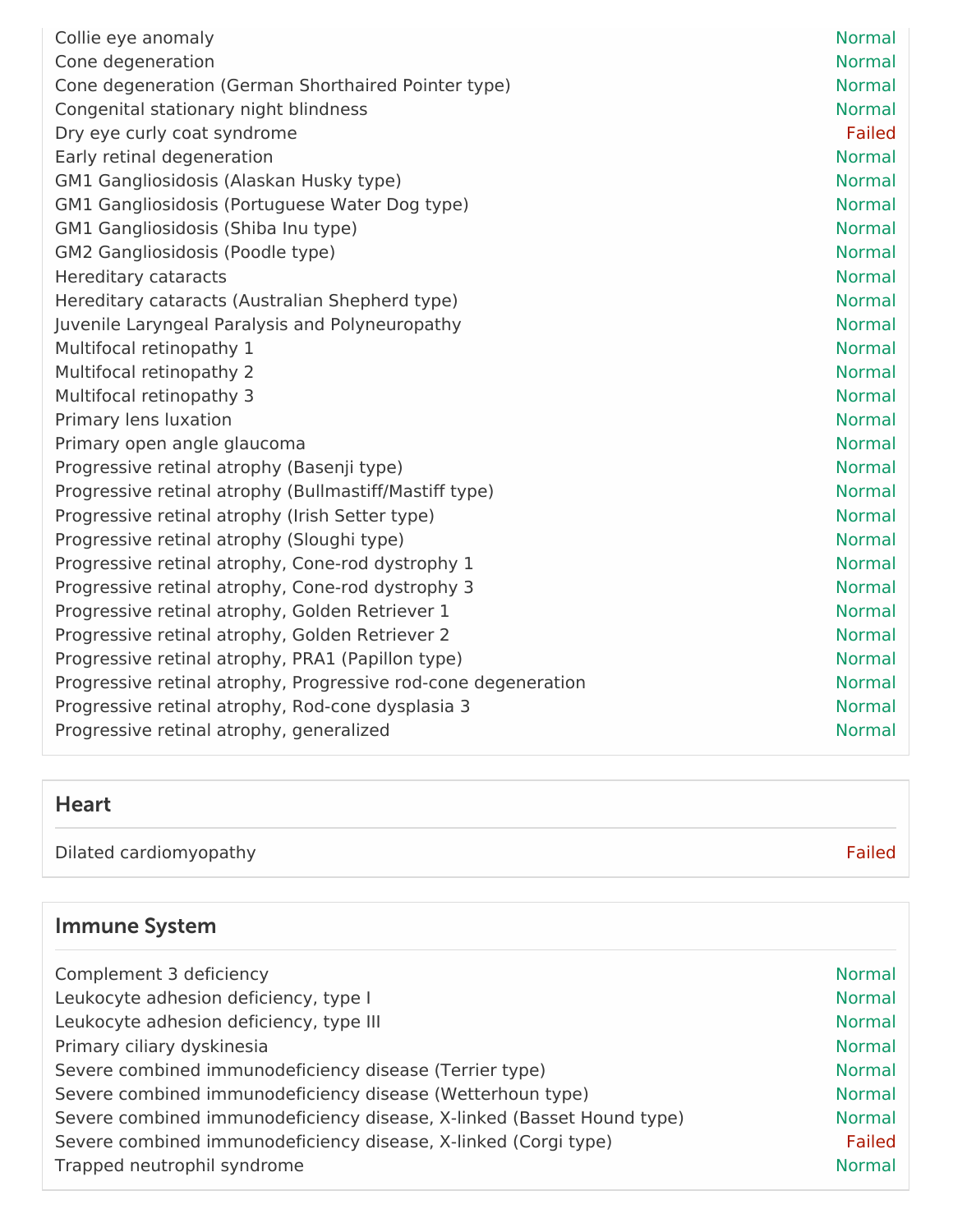## Liver/Gastrointestinal

Gallbladder mucoceles Normal Glycogen storage disease IIIa  $\blacksquare$ Intestinal cobalamin malabsorption (Beagle type) Normal Normal Intestinal cobalamin malabsorption (Border Collie type) Normal

#### Metabolic

| Adult-onset neuronal ceroid lipofuscinosis                     | <b>Normal</b> |
|----------------------------------------------------------------|---------------|
| GM1 Gangliosidosis (Alaskan Husky type)                        | <b>Normal</b> |
| GM1 Gangliosidosis (Portuguese Water Dog type)                 | <b>Normal</b> |
| GM1 Gangliosidosis (Shiba Inu type)                            | <b>Normal</b> |
| GM2 Gangliosidosis (Japanese Chin type)                        | <b>Normal</b> |
| GM2 Gangliosidosis (Poodle type)                               | <b>Normal</b> |
| Globoid cell leukodystrophy (Irish Setter type)                | <b>Normal</b> |
| Globoid cell leukodystrophy (Terrier type)                     | <b>Normal</b> |
| Glycogen storage disease Illa                                  | <b>Normal</b> |
| Glycogen storage disease la                                    | <b>Normal</b> |
| Glycogen storage disease VII (Wachtelhund type)                | <b>Normal</b> |
| Intestinal cobalamin malabsorption (Beagle type)               | <b>Normal</b> |
| Intestinal cobalamin malabsorption (Border Collie type)        | <b>Normal</b> |
| L-2-hydroxyglutaric aciduria (Staffordshire Bull Terrier type) | <b>Normal</b> |
| Mucopolysaccharidosis I                                        | <b>Normal</b> |
| Mucopolysaccharidosis IIIA (Dachshund type)                    | <b>Normal</b> |
| Mucopolysaccharidosis IIIA (New Zealand Huntaway type)         | <b>Normal</b> |
| Mucopolysaccharidosis VII (Shepherd type)                      | <b>Normal</b> |
| Neuronal ceroid lipofuscinosis 1                               | <b>Normal</b> |
| Neuronal ceroid lipofuscinosis 10                              | <b>Normal</b> |
| Neuronal ceroid lipofuscinosis 2                               | <b>Normal</b> |
| Neuronal ceroid lipofuscinosis 4A                              | <b>Normal</b> |
| Neuronal ceroid lipofuscinosis 5                               | <b>Normal</b> |
| Neuronal ceroid lipofuscinosis 6                               | <b>Normal</b> |
| Neuronal ceroid lipofuscinosis 8 (Australian Shepherd type)    | <b>Normal</b> |
| Neuronal ceroid lipofuscinosis 8 (Setter type)                 | <b>Normal</b> |
| Pompe disease                                                  | <b>Normal</b> |
| Pyruvate dehydrogenase deficiency                              | <b>Normal</b> |
| Pyruvate kinase deficiency (Basenji type)                      | <b>Normal</b> |
| Pyruvate kinase deficiency (Beagle type)                       | <b>Normal</b> |
| Pyruvate kinase deficiency (Labrador Retriever type)           | <b>Normal</b> |
| Pyruvate kinase deficiency (Pug type)                          | <b>Normal</b> |
| Pyruvate kinase deficiency (Terrier type)                      | <b>Normal</b> |
|                                                                |               |

## Midline Defect

Juvenile Laryngeal Paralysis and Polyneuropathy Normal Normal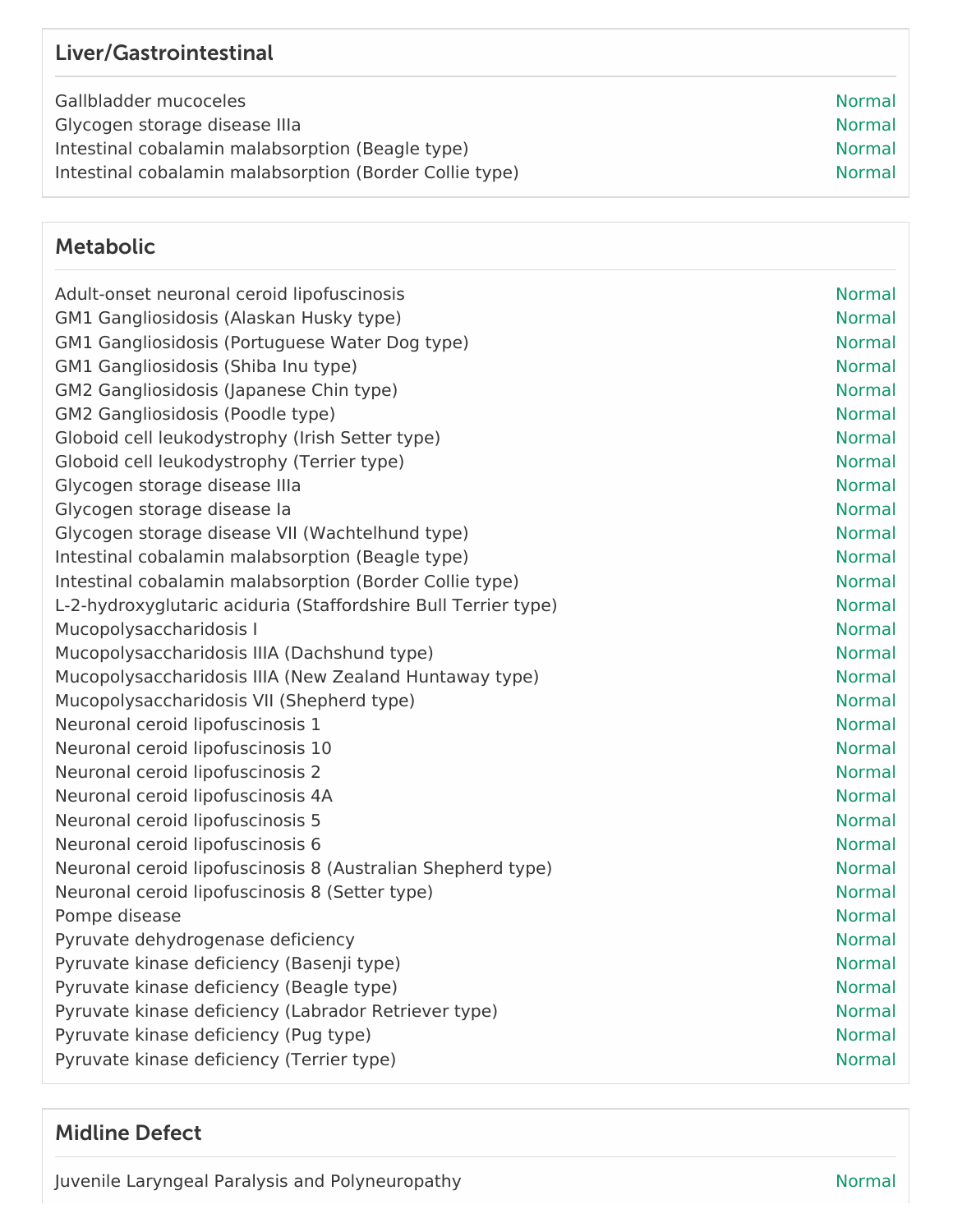## Musculoskeletal

| Adult-onset neuronal ceroid lipofuscinosis                       | <b>Normal</b> |
|------------------------------------------------------------------|---------------|
| Alaskan Malamute polyneuropathy                                  | <b>Normal</b> |
| Chondrodysplasia (Karelian Bear Dog and Norwegian Elkhound type) | <b>Normal</b> |
| Congenital myasthenic syndrome (Labrador Retriever type)         | <b>Normal</b> |
| Congenital myasthenic syndrome (Old Danish Pointer type)         | <b>Normal</b> |
| Degenerative myelopathy                                          | <b>Normal</b> |
| Exercise-induced collapse                                        | <b>Normal</b> |
| GM1 Gangliosidosis (Alaskan Husky type)                          | <b>Normal</b> |
| GM1 Gangliosidosis (Portuguese Water Dog type)                   | <b>Normal</b> |
| GM1 Gangliosidosis (Shiba Inu type)                              | <b>Normal</b> |
| Glycogen storage disease Illa                                    | <b>Normal</b> |
| Glycogen storage disease VII (Wachtelhund type)                  | <b>Normal</b> |
| Greyhound polyneuropathy                                         | <b>Normal</b> |
| Inherited myopathy of Great Danes                                | <b>Normal</b> |
| Juvenile Laryngeal Paralysis and Polyneuropathy                  | <b>Normal</b> |
| Mucopolysaccharidosis I                                          | <b>Normal</b> |
| Mucopolysaccharidosis VII (Shepherd type)                        | <b>Normal</b> |
| Muscular Dystrophy (Golden Retriever Type)                       | <b>Normal</b> |
| Myostatin deficiency (Whippet and Longhaired Whippet type)       | <b>Normal</b> |
| Myotonia congenita (Australian Cattle Dog type)                  | <b>Normal</b> |
| Myotonia congenita (Schnauzer type)                              | <b>Normal</b> |
| Myotubular myopathy 1                                            | <b>Normal</b> |
| Osteogenesis imperfecta (Beagle type)                            | <b>Normal</b> |
| Osteogenesis imperfecta (Golden Retriever type)                  | <b>Normal</b> |
| Polyneuropathy (Leonberger and Saint Bernard type)               | <b>Normal</b> |
| Pompe disease                                                    | <b>Normal</b> |
| Skeletal dysplasia 2                                             | <b>Normal</b> |
| Vitamin D dependent rickets, type II (Pomeranian type)           | <b>Normal</b> |
|                                                                  |               |

# Neurologic

| Adult-onset neuronal ceroid lipofuscinosis                    | <b>Normal</b> |
|---------------------------------------------------------------|---------------|
| Alaskan Husky encephalopathy                                  | <b>Normal</b> |
| Alaskan Malamute polyneuropathy                               | <b>Normal</b> |
| Benign familial juvenile epilepsy                             | <b>Normal</b> |
| Canine multiple system degeneration (Chinese Crested type)    | <b>Normal</b> |
| Canine multiple system degeneration (Kerry Blue Terrier type) | <b>Normal</b> |
| Cerebellar ataxia (Finnish Hound type)                        | <b>Normal</b> |
| Congenital myasthenic syndrome (Labrador Retriever type)      | <b>Normal</b> |
| Congenital myasthenic syndrome (Old Danish Pointer type)      | <b>Normal</b> |
| Degenerative myelopathy                                       | <b>Normal</b> |
| Exercise-induced collapse                                     | <b>Normal</b> |
| GM1 Gangliosidosis (Alaskan Husky type)                       | <b>Normal</b> |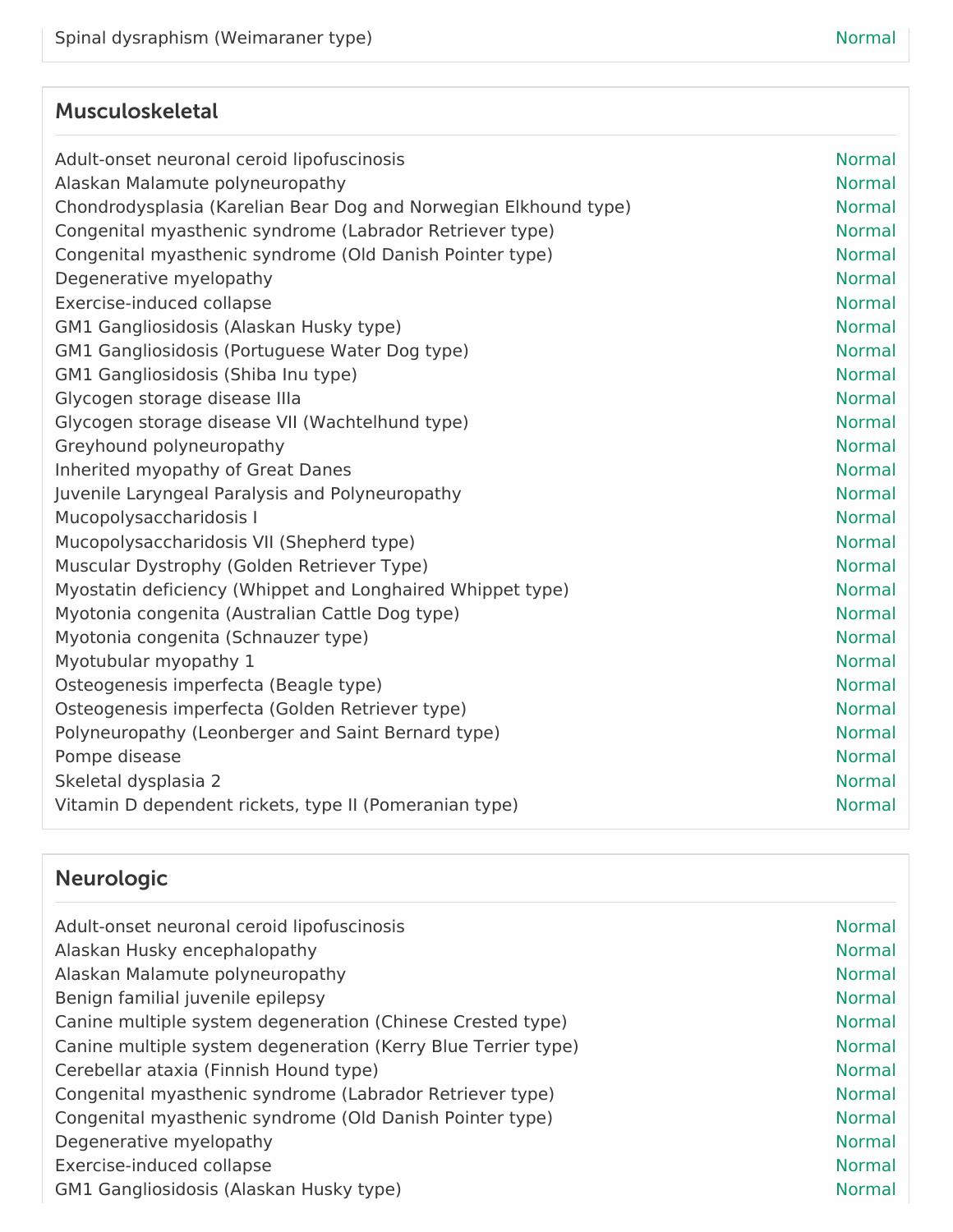| GM1 Gangliosidosis (Portuguese Water Dog type)                 | <b>Normal</b> |
|----------------------------------------------------------------|---------------|
| GM1 Gangliosidosis (Shiba Inu type)                            | <b>Normal</b> |
| GM2 Gangliosidosis (Japanese Chin type)                        | <b>Normal</b> |
| GM2 Gangliosidosis (Poodle type)                               | <b>Normal</b> |
| Globoid cell leukodystrophy (Irish Setter type)                | <b>Normal</b> |
| Globoid cell leukodystrophy (Terrier type)                     | <b>Normal</b> |
| Greyhound polyneuropathy                                       | <b>Normal</b> |
| Juvenile Laryngeal Paralysis and Polyneuropathy                | <b>Normal</b> |
| L-2-hydroxyglutaric aciduria (Staffordshire Bull Terrier type) | <b>Normal</b> |
| Late onset ataxia                                              | <b>Normal</b> |
| Mucopolysaccharidosis I                                        | <b>Normal</b> |
| Mucopolysaccharidosis IIIA (Dachshund type)                    | <b>Normal</b> |
| Mucopolysaccharidosis IIIA (New Zealand Huntaway type)         | <b>Normal</b> |
| Myotonia congenita (Australian Cattle Dog type)                | <b>Normal</b> |
| Myotonia congenita (Schnauzer type)                            | <b>Normal</b> |
| Narcolepsy (Dachshund type)                                    | <b>Normal</b> |
| Narcolepsy (Doberman Pinscher type)                            | <b>Normal</b> |
| Narcolepsy (Labrador Retriever type)                           | <b>Normal</b> |
| Neonatal cerebellar cortical degeneration                      | <b>Normal</b> |
| Neonatal encephalopathy with seizures                          | <b>Normal</b> |
| Neuronal ceroid lipofuscinosis 1                               | <b>Normal</b> |
| Neuronal ceroid lipofuscinosis 10                              | <b>Normal</b> |
| Neuronal ceroid lipofuscinosis 2                               | <b>Normal</b> |
| Neuronal ceroid lipofuscinosis 4A                              | <b>Normal</b> |
| Neuronal ceroid lipofuscinosis 5                               | <b>Normal</b> |
| Neuronal ceroid lipofuscinosis 6                               | <b>Normal</b> |
| Neuronal ceroid lipofuscinosis 8 (Australian Shepherd type)    | <b>Normal</b> |
| Neuronal ceroid lipofuscinosis 8 (Setter type)                 | <b>Normal</b> |
| Polyneuropathy (Leonberger and Saint Bernard type)             | <b>Normal</b> |
| Sensory ataxic neuropathy                                      | <b>Normal</b> |
| Spinocerebellar ataxia                                         | <b>Normal</b> |
| Startle disease                                                | <b>Normal</b> |
|                                                                |               |

## Neuromuscular

| Globoid cell leukodystrophy (Irish Setter type) | Normal |
|-------------------------------------------------|--------|
| Globoid cell leukodystrophy (Terrier type)      | Normal |

## Reproduction

Primary ciliary dyskinesia Normal American Communication of the Communication of the Normal Normal

## Respiratory

Primary ciliary dyskinesia Normal Normal Assembly and the University of the Normal Normal Normal